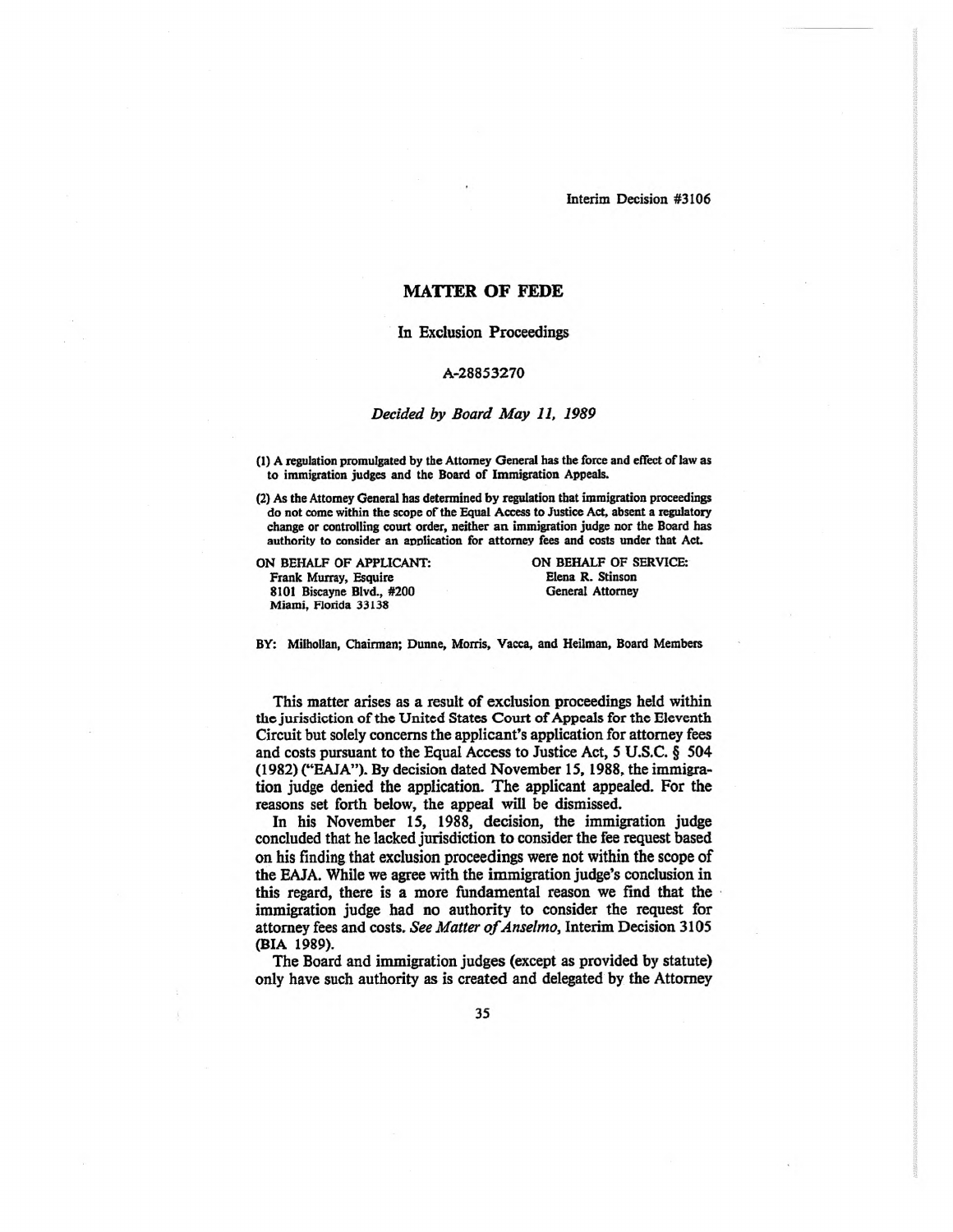## Interim Decision #3106

**General.1** *See* **section 103 of the Immigration and Nationality Act, 8 U.S.C.§ 1103 (1982); 28 U.S.C.§§ 503,509 and 510 (1982). Under section 103(a) of the Act, the Attorney General has the authority to issue regulations and his determinations with respect to all questions of law are controlling. A regulation promulgated by the Attorney General has the force and effect of law as to this Board and immigration judges, and neither has any authority to consider challenges to regulations implemented by the Attorney General, any more than there is authority to consider constitutional challenges to the laws we administer.** *See* **sections 103(a), 236(a), 242(b) ofthe Act, 8 U.S.C. §§ 1103(a), 1226(a), 1252(b) (1982); 8 C.F.R. § 3.0 (1988); 28 C.F.R. Part 24 (1988);** *Matter ofMedina,* **19 I&N Dec. 734 (BIA 1988);** *Matter of Valdovinos,* **18 I&N Dec. 343 (BIA 1982);** *Matter of Bilbao-Bastida,* **11 I&N Dec. 615 (BIA 1966),** *affd, Bilbao-Bastida* **v.** *INS,* **409 F.2d 820 (9th Cir.),** *cert, dismissed,* **396 U.S. 802 (1969);** *Matter of Tzimas,* **10 I&N Dec. 101 (BIA 1962).**

**The Attorney General has determined that immigration proceedings do not come within the scope of the EAJA.** *See* **28 C.F.R. § 24.103 (1988);** *see also* **46 Fed. Reg. 48,921, 48,922 (1981) (interim rule with request for public comment).2 Neither this Board nor an immigration** judge has authority to consider a challenge to **the** Attorney General's determination in this regard. Thus, absent a regulatory change or **controlling court order, an immigration judge has no authority under law or regulation to consider an application for attorney fees under the provisions of the EAJA. The United States Court of Appeals for the Ninth Circuit has held en banc that the EAJA does apply to deportation hearings before the immigration judges and the Board.** *Escobar Ruiz* **v.** *INS,* **838 F.2d 1020 (9th Cir. 1988).** *But cf. Owens* **v.**

<sup>&</sup>lt;sup>1</sup> Even the specific grants of statutory authority to immigration judges in the Act (i.e., to conduct exclusion and deportation proceedings) are subject to limitations. For example, exclusion proceedings must be conducted in accordance with sections 235, 236, and 287(b) of the Act, <sup>8</sup> U.S.C. §§ 1225, 1226, and 1357(b) (1982), and "such regulations as the Attorney General shall prescribe." Section 236 of the Act. In deportation proceedings, the immigration judge may only make determinations "as authorized by the Attorney General" and the proceedings themselves must "be in **accordance with such regulations, not inconsistent**with **this Act, as the Attorney General** shall prescribe." Section 242(b) of the Act, 8 U.S.C. § 1252(b) (1982).

<sup>&</sup>lt;sup>2</sup>The supplemental information published with the 1981 interim rule made clear that the omission of deportation and exclusion proceedings from the rule was intentional. None of the three comments received, including the "extensive comments" from the Administrative Conference of the United States, addressed the specific statement that the EAJA did not apply to deportation and exclusion heatings or commented on the express language of 28 C.F.R. § 24.103 (1981) ("adversary adjudications required by statute to be conducted by the Department under 5 U.S.C. 554"). *See* 47 Fed. Reg. 15,774 (1982) (Supplementary Information).